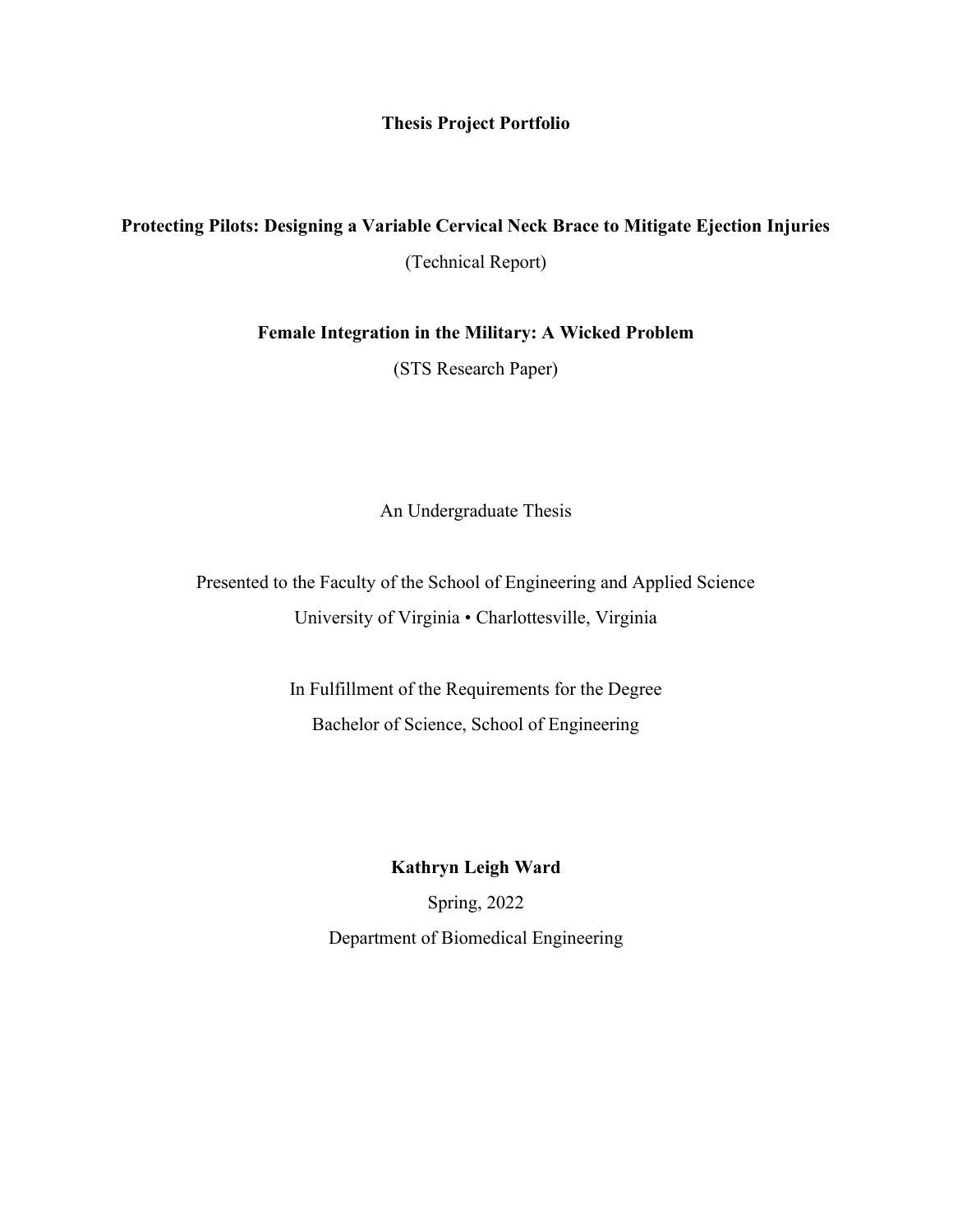## Table of Contents

Sociotechnical Synthesis

Protecting Pilots: Designing a Variable Cervical Neck Brace to Mitigate Ejection Injuries

Female Integration in the Military: A Wicked Problem

Prospectus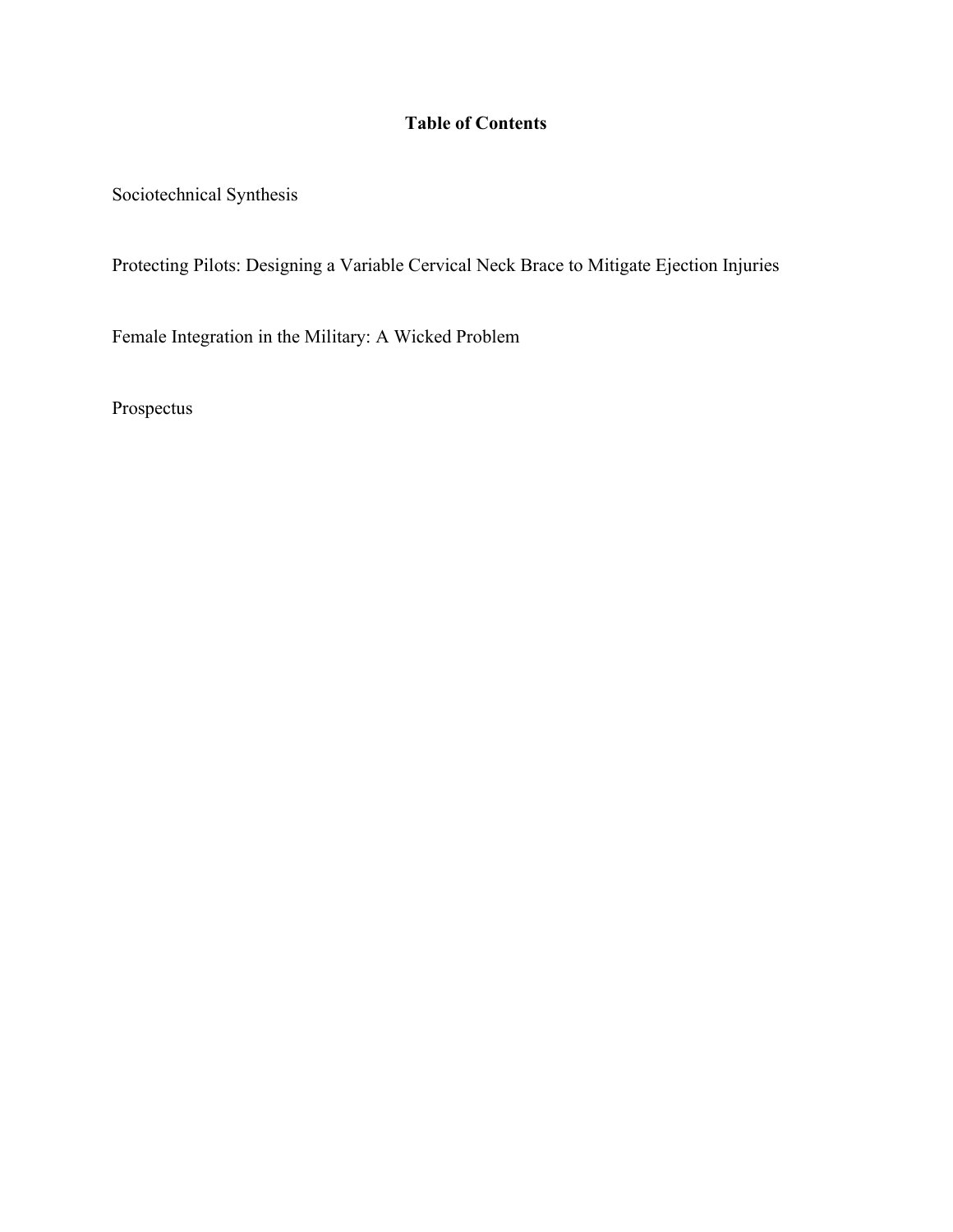## Sociotechnical Synthesis

Military safety equipment, much like automobile safety equipment, has historically been researched and designed for the  $50<sup>th</sup>$  percentile male. When a pilot flying a fighter jet faces an airplane failure, they must pull the ejection seat lever, which invites the ejection force to shoot up their spine and clear them from the plane. The ejection force was specifically designed to clear the  $50<sup>th</sup>$  percentile male over the tail of the aircraft without drastically damaging his spine: this same force crumples the  $5<sup>th</sup>$  percentile female, and can cause serious spinal injury to any anthropometry that deviates significantly from the  $50<sup>th</sup>$  percentile male. The military must assess the hazards of reinstalling inclusive safety technology in each community, and start to take steps to break the barriers that bar females from serving. One step the military could take is a variable neck brace that inflates upon ejection from a failing aircraft, protecting the spines of all pilots and making the endeavour of flying fighter jets safer for smaller pilots.

 A variable cervical neckbrace that sits passively on the upper spine until ejection could mitigate the incidence of cervical injuries from the ejection force. The design of the neckbrace is based upon a computationed modeled lump mass system, which quantitatively determinea which pressures are most advantageous to protect the upper spine from injury when faced with an ejection force. The three-chambered brace inflates to the quantitative pressures, which change depending on the anthrometry of the user. The brace is triggered to inflate based on an acceleration-based triggering mechanism, that recognizes the high acceleration levels of ejection and opens a valve for airflow from CO2 cartridges.

 Female integration into the military is a wicked problem because it is an issue that is cyclical: it relies on itself. The military is designed mostly for men because historically, the